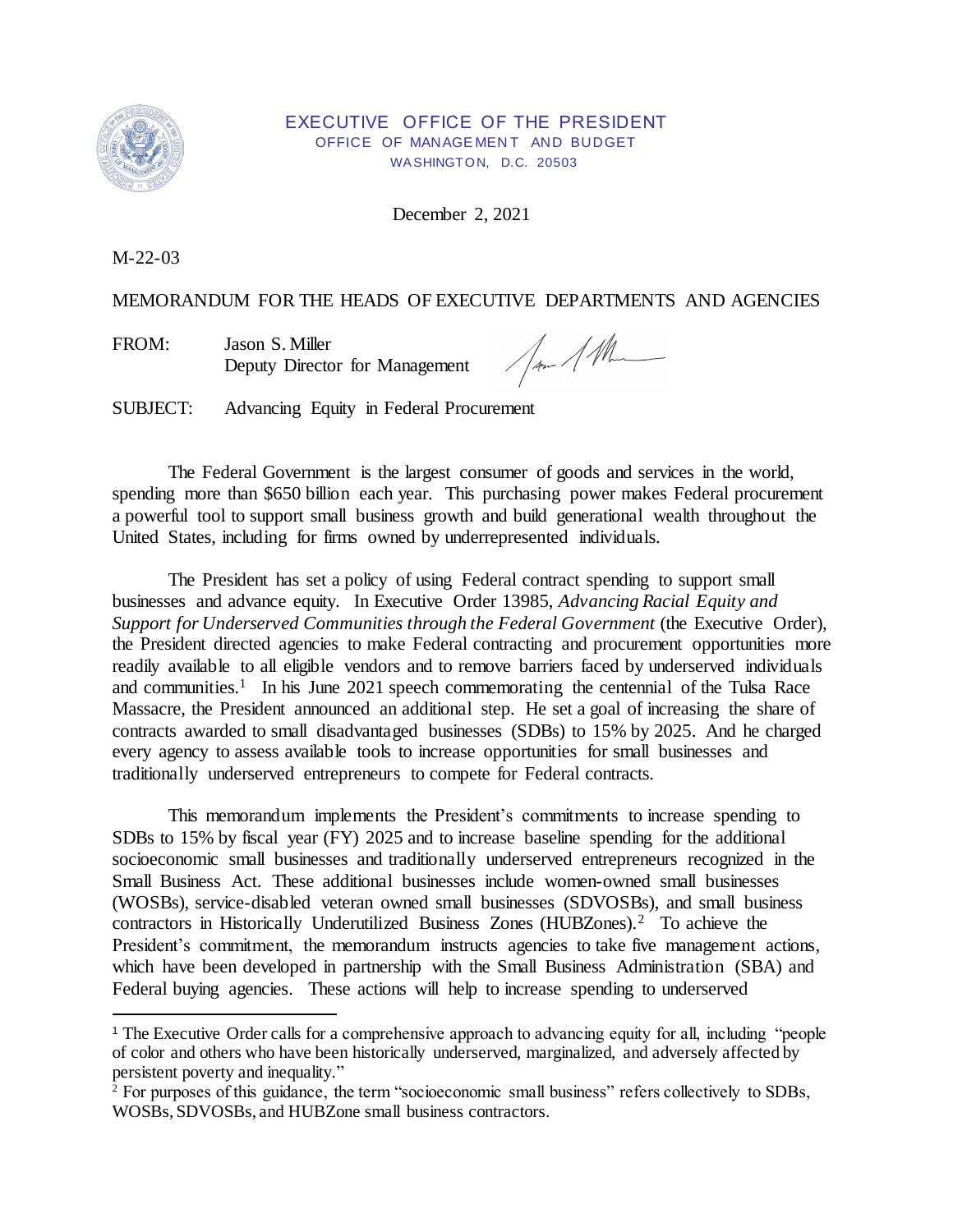communities and to broaden participation from within these communities. As a result, they will strengthen the breadth and depth of the Federal Government's small business supplier base, which has eroded significantly over the past decade.

 These actions will also advance the third priority of the President's Management Agenda (PMA): managing the business of Government to build back better. The *Biden-Harris Management Agenda Vision* (November 2021)<sup>3</sup> recognizes that fostering lasting improvements in the Federal acquisition system, including through the management actions described in this memorandum, can create opportunities for underserved communities. The PMA Vision states, "By creating more opportunities for all types of businesses and underserved entrepreneurs to compete for Federal contracts, the Federal marketplace can serve as a platform to create a more equitable economy."

### **Management Actions**

 Federal agencies should take the following five management actions to implement the commitments described above.

# **1. Agree with SBA on an agency-specific SDB contracting goal for FY 2022 that will allow the Federal Government to cumulatively award at least 11% of Federal contract spend to SDBs in FY 2022.**

 Federal law contemplates that the Government will structure its approach to procurement in a manner that increases access for socioeconomic small businesses and establishes a baseline of goals for overall small business contracting. In FY 2020, 10.45% of Federal agencies' total eligible contracting dollars went to SDBs.

 To meet the President's 15% goal by FY 2025, agencies and SBA shall negotiate interim SDB contracting goals for FY 2022. These interim goals shall demonstrate improvement at each agency. Taken together across the Government, these goals shall result in the award of 11% of total eligible contract spending to SDBs. Increasing Federal spending with SDBs can accelerate inclusive entrepreneurship, narrow wealth gaps, and create a more dynamic and resilient supplier base. SBA plans to reflect in agencies' FY 2022 small business scorecards agency efforts to increase SDB spending. And SBA will work with the Office of Management and Budget (OMB), the Domestic Policy Council (DPC), and the National Economic Council (NEC) to identify possible increases in the floor amount of spending for WOSBs, SDVOSBs, and HUBZone contractors that agencies should strive to achieve in FY 2023.

# **2. Review and adjust category management stewardship practices to boost contracting opportunities for SDBs and other socioeconomic small businesses.**

 Since 2014, the Executive Branch has organized its buying practices for common goods and services (which make up about 60% of total Federal contract spending) using the stewardship principles of "category management." Under category management, teams of experts in each significant category of Federal contract spending (e.g., professional services,

<sup>3</sup>[Performance.gov/PMA](https://www.performance.gov/PMA)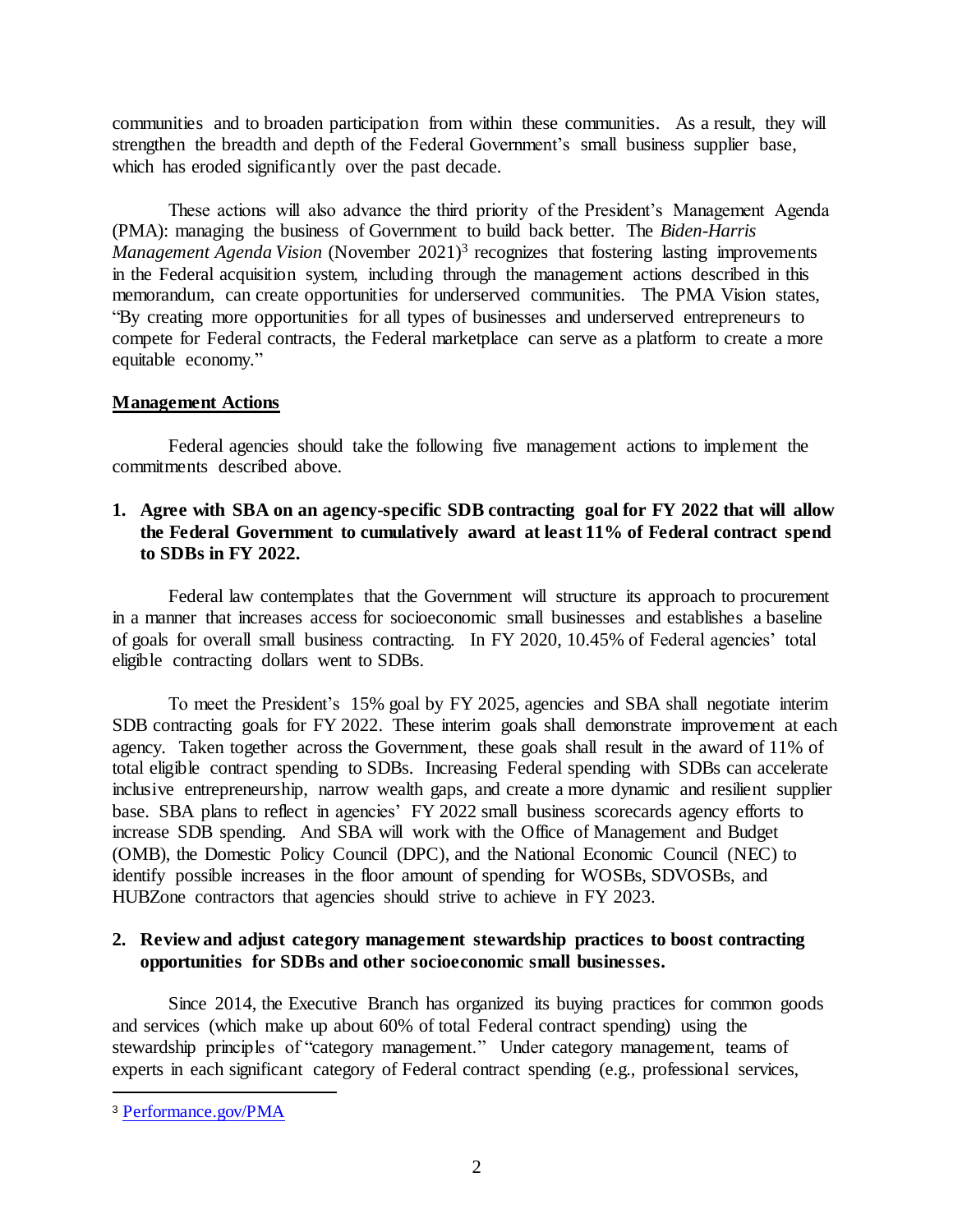medical supplies, industrial products, etc.) help agencies buy as an organized entity, rather than as thousands of independent buyers. Stewardship practices include using data analysis to inform buying decisions, adopting vendor management strategies to eliminate redundant actions with the same contractor, and developing tools to share contract terms and prices paid for goods and services so buyers can make better-value purchases in the future.

 With its focus on interagency collaboration and coordination, category management can help achieve key Administration priorities, including domestic sourcing and combatting climate change, by ensuring the many agency buying offices across the Federal Government offer sellers and supply chains clear and consistent demand signals and predictable work streams. As one measure of category management's positive impact, validated agency data shows that category management has saved more than \$33 billion in three years.<sup>4</sup>

 Since 2017, OMB has given agencies credit for contract activity that is aligned with category management principles, activity we call "spend under management" (SUM). Analysis of SUM credit since 2017 shows that socioeconomic small businesses have received a proportionally lower share of spending under category management than other spending. This trend is most likely a reflection of agencies having generally sought SUM credit for their use of large, high-dollar Government-wide and agency-wide contracts. Small firms face challenges in accessing these contracts when agencies do not set them aside exclusively for small business participation.

 In furtherance of the Executive Order, OMB is committed to promoting a stronger and clearer alignment between the acquisition stewardship practices promoted by category management and the goal of advancing equity in procurement. The category management infrastructure built to help the Government become a more organized and informed buyer can be effective in supporting agencies as they promote more equitable buying practices.

 For these reasons, through this memorandum, OMB is revising and clarifying the guidance in OMB Memorandum M-19-13, *Category Management: Making Smarter Use of Common Contract Solutions and Practices,* which provides guidance on the use of category management. The revisions and updates are set forth in the Attachment and summarized in the table below.

| <b>Revision/Update</b>                                                                                                                                                                                                               | <b>Purpose of Change</b>                                                                                                                                                                    |
|--------------------------------------------------------------------------------------------------------------------------------------------------------------------------------------------------------------------------------------|---------------------------------------------------------------------------------------------------------------------------------------------------------------------------------------------|
| • A new Tier 2-Socioeconomic Small<br>Business (SB) SUM measure takes<br>effect at the beginning of FY 2022<br>(retroactive to October 1, 2021) to give<br>agencies automatic credit towards<br>agency category management goals for | Empowering the workforce to pursue<br>the best acquisition strategy for<br>reaching underserved small business<br>communities helps to maximize awards<br>to socioeconomic small businesses |
| all awards made to certified and self-                                                                                                                                                                                               |                                                                                                                                                                                             |

|  |  | Revisions and Updates to OMB Memorandum M-19-13 on Category Management |  |  |  |
|--|--|------------------------------------------------------------------------|--|--|--|
|--|--|------------------------------------------------------------------------|--|--|--|

l

 <sup>4</sup>These savings were cited favorably by the Government Accountability Office in its November 2020  report *[OMB Can Further Advance Category Management Initiative by Focusing on Requirements, Data,](https://www.gao.gov/assets/gao-21-40.pdf)  [and Training](https://www.gao.gov/assets/gao-21-40.pdf)* (GAO 21-40).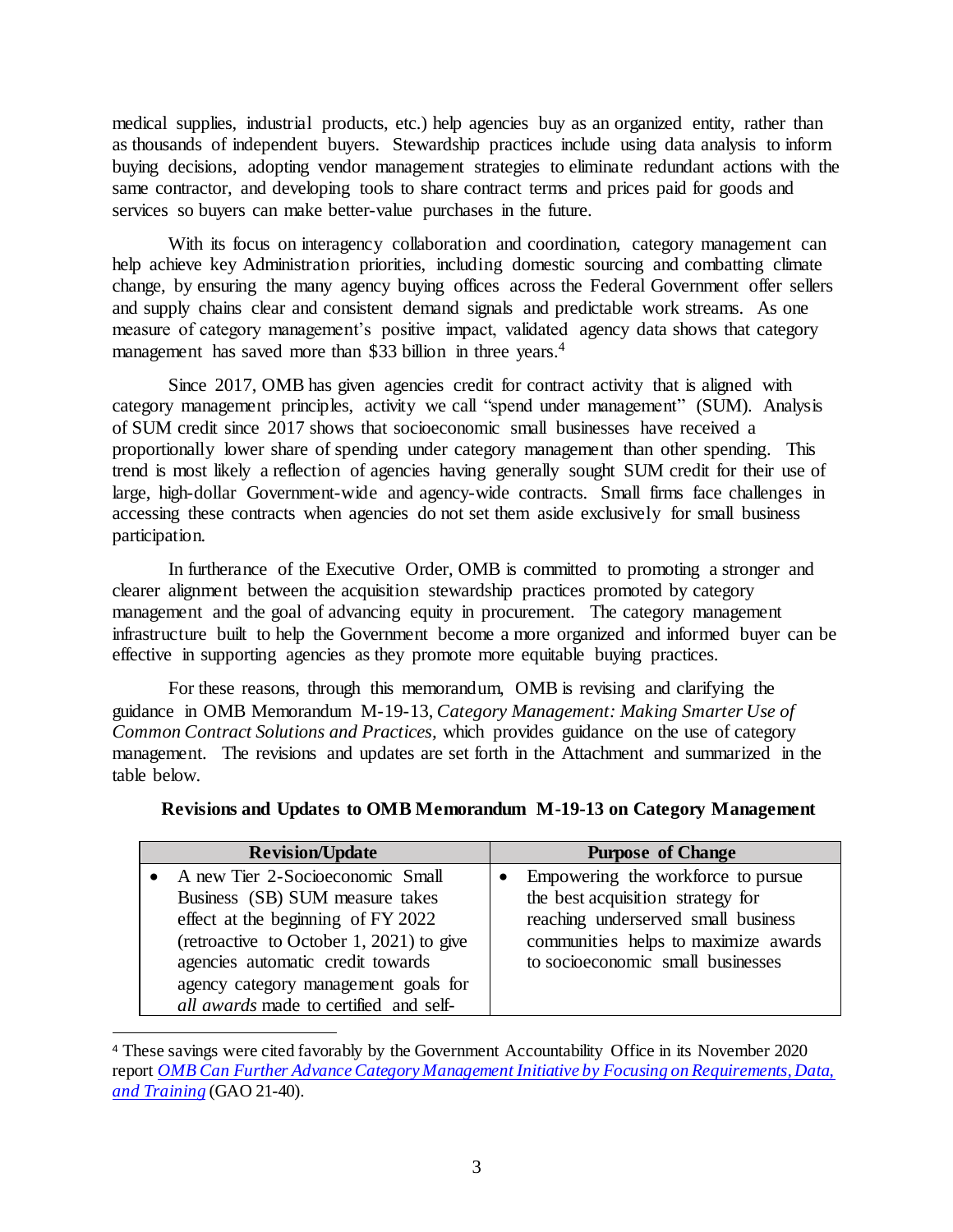| <b>Revision/Update</b>                                                                                                                                                                                                                                                 | <b>Purpose of Change</b>                                                                                                                                                                                                                 |
|------------------------------------------------------------------------------------------------------------------------------------------------------------------------------------------------------------------------------------------------------------------------|------------------------------------------------------------------------------------------------------------------------------------------------------------------------------------------------------------------------------------------|
| certified socioeconomic small<br>businesses <sup>5</sup>                                                                                                                                                                                                               |                                                                                                                                                                                                                                          |
| Agencies are reminded to establish and<br>implement category management plans<br>consistent with statutory socioeconomic<br>responsibilities and the need to<br>diversify the agencies' small business<br>supplier base                                                | Using category management practices<br>to promote industry-specific best<br>practices reduces burdens on small<br>business vendors and reinforces small<br>business goal achievement                                                     |
| Agencies are reminded that category<br>management plans shall not prioritize<br>spending on "Best in Class" (BIC)<br>solutions at the expense of meeting<br>socioeconomic small business goals<br>and providing maximum practicable<br>opportunity to small businesses | Ensuring that use of BIC solutions is<br>balanced with decentralized contracts<br>and other strategies that are necessary<br>to increase diversity within the<br>agency's small business supplier base<br>advances equity in procurement |
| SBA and the Department of Commerce,<br>which includes the Minority Business<br>Development Administration, are<br>recognized as voting members of the<br>Category Management Leadership<br>Council <sup>6</sup>                                                        | Accounting for small business equity in<br>category management governance<br>furthers the consideration of<br>procurement practices that promote<br>supplier diversity                                                                   |

 Agencies should immediately review and update any internal guidance implementing Memorandum M-19-13 or other category management guidance to ensure it aligns with the revisions and clarifications described above and in the Attachment. Agencies should also clearly communicate these changes with their workforce to support better alignment between category management stewardship and attainment of socioeconomic small business contracting goals. OMB and SBA will work with Chief Acquisition Officers (CAOs) and Senior Procurement Executives (SPEs), directors of agency Offices of Small Disadvantaged Business Utilization (OSDBUs), and agency senior accountable officials for category management to monitor implementation.

 $5$  Tier 2-SB credit applies to  $8(a)$  and other small disadvantaged businesses, women-owned small businesses, service-disabled veteran-owned small businesses, and small businesses working in HUBZones. Tier 2-SB credit will be awarded to agencies automatically in bi-monthly updates to category management dashboards found on the Acquisition Gateway: Public Category Management [Dashboards & Analytics | D2D \(gsa.gov\).](https://d2d.gsa.gov/report/public-category-management-dashboards-analytics)

<sup>&</sup>lt;sup>6</sup> The CMLC is the interagency governing body for category management activities.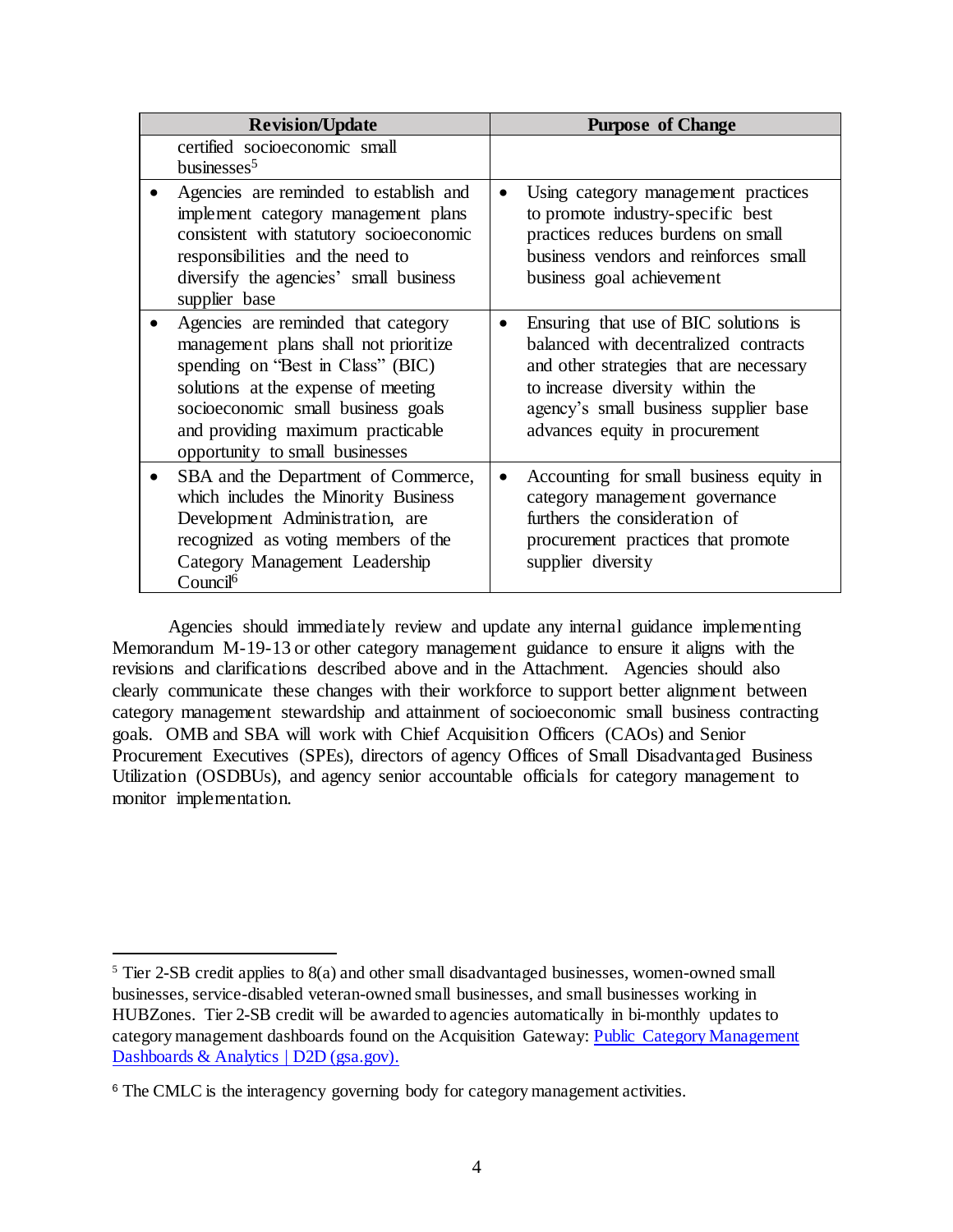# **3. Increase the number of new entrants to the Federal marketplace and reverse the general decline in the small business supplier base.**

 A recent report found that the number of new small business entrants to Federal procurement decreased by 79% from 2005 to 2019.<sup>7</sup> Analysis of agency data reported in the Federal Procurement Data System finds similar trends regarding the small business supplier base at large, including a loss of 49,000 small businesses (or 38% of small businesses) in the Federal supplier base since 2010. These trends are at odds with the Administration's goal of advancing equity in procurement and portend a less dynamic and competitive Federal marketplace that could leave agencies at greater risk of being unable to withstand supply chain disruptions.

 $2021$ <sup>8</sup> found that new and recent entrants face difficulties navigating the Federal marketplace due to inadequate Government outreach to diverse vendors and the lack of visibility into available opportunities. The report concluded that these shortcomings "create unfair advantages for incumbent contractors, complicating efforts to diversify the Federal supplier base." The OMB Study to Identify Methods to Assess Equity: Report to the President (July

To address these challenges, the following initial Government-wide steps will be taken.

- *New entrant management tools.* OMB, DPC, and NEC will work with agencies to develop: (i) a common definition of "new entrant" for the purpose of benchmarking current performance and tracking progress over time, and (ii) a plan for public reporting of agency performance on this metric.
- • *Strengthened procurement forecasting capabilities*. OMB will work with agencies to achieve greater consistency across the Federal Government in the availability and quality of procurement forecasting tools<sup>9</sup> by ensuring they provide: (i) early awareness of potential opportunities, (ii) user friendly search and filter functions, and (iii) advanced information that can be used to prepare more effectively for competition (e.g., description of requirement, anticipated place of performance, whether the opportunity will be set aside for small businesses, fiscal quarter of award).
- • *Improved data management*. SBA, OMB, the General Services Administration, and other agencies will work together to provide data analytic capabilities, including on demographic and geographic information, to help the workforce understand the impact of current buying practices across industries and sectors and take focused actions in areas with the greatest opportunity for growth by socioeconomic small businesses. These actions will be informed by analyses of market trends in the U.S. economy to help determine where adjustments in procurement practices, including more targeted outreach, can drive more equitable results, and where other types of government action outside the Federal procurement process may be required.

 <sup>7</sup>*[Supporting Small Business and Strengthening the Economy Through Procurement Reform](https://bipartisanpolicy.org/report/supporting-small-business-and-strengthening-the-economy-through-procurement-reform/)* (June 22, 2021)

 <sup>8</sup>*[Study to Identify Methods to Assess Equity: Report to the President](https://www.whitehouse.gov/wp-content/uploads/2021/08/OMB-Report-on-E013985-Implementation_508-Compliant-Secure-v1.1.pdf)* (July 2021)

 $9$  Section 8(a)(12)(C) of the Small Business Act requires agencies to compile and make available projections of contracting opportunities that small business concerns, including SDBs, may be able to perform.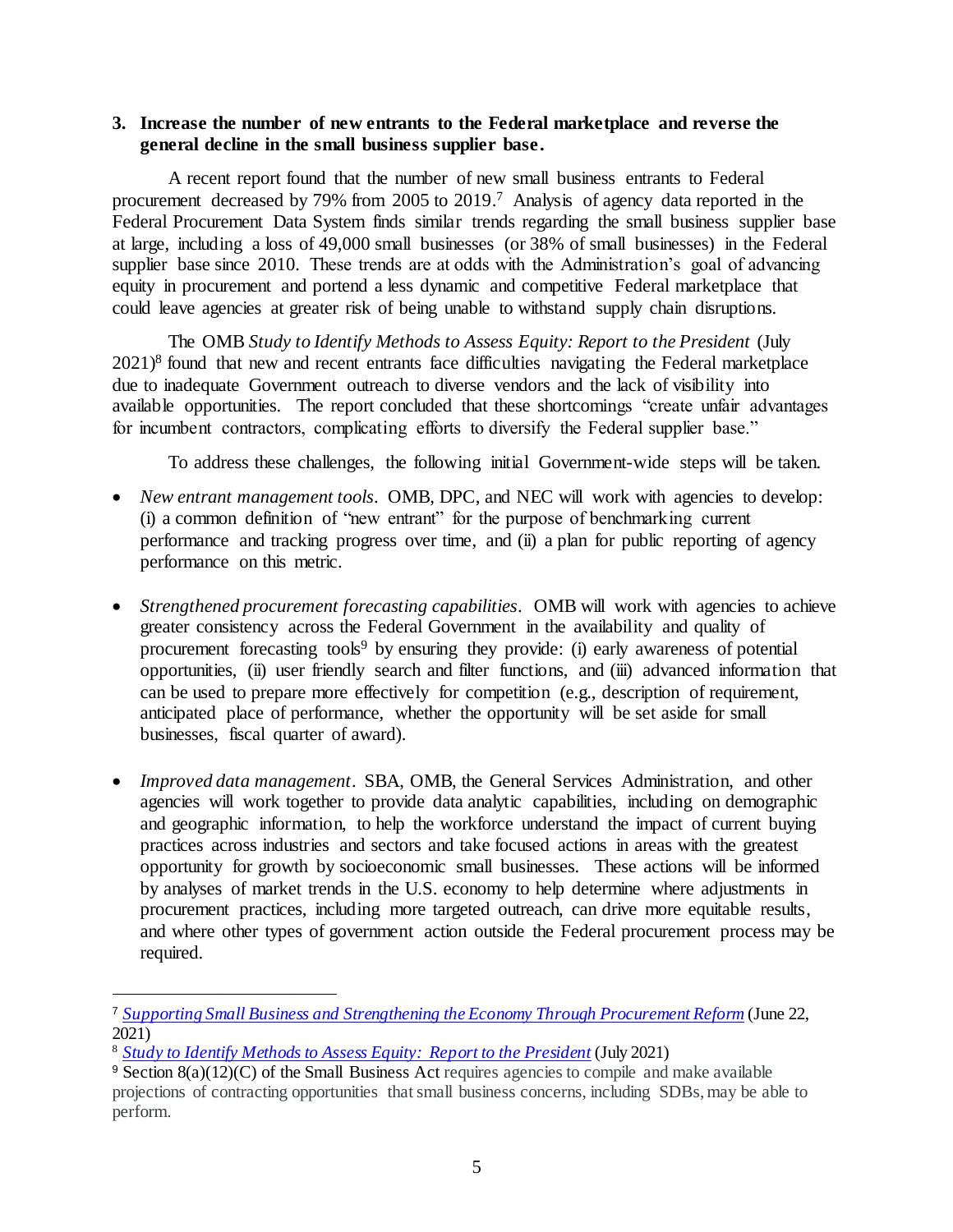• *Increased transparency for Federal agencies and interested businesses.* OMB will work with the Department of Treasury to add small business user-friendly data capabilities to USAspending.gov. This action will help businesses who are not current Government contractors to identify opportunities, and navigate information about purchasing histories and other relevant geographic or socioeconomic factors.

 In parallel with these Government-wide efforts, agency equity teams for procurement established under the Executive Order are encouraged to pursue additional strategies that can reverse recent declines in the contracting base and promote greater small business supplier diversity across business categories. Agencies should consider the following steps:

- • Engage early in the acquisition process with the agency's OSDBU and SBA's assigned Procurement Center Representative to identify barriers to access and craft acquisition strategies to maximize opportunities for small business participation. In addition, any release of 8(a) contracts should be paired with new 8(a) opportunities at a commensurate level.
- • Hold regular meetings with program managers of new socioeconomic small businesses to improve understanding of mission and awareness of upcoming opportunities.
- • Increase use of innovative business practices that reduce administrative burden or increase the participation rate of small businesses within the procurement process. Many of these practices are highlighted in the Periodic Table of Acquisition Innovations (PTAI), available at [https://fai.gov/periodic-table.](https://fai.gov/periodic-table)
- Make commitments for data-driven outreach, including, where practicable, crowdsourcing tools that allow for dynamic community engagement and supplier scouting targeted at increasing participation in underserved communities, especially by new entrants, small business manufacturers, small business service providers of specialized and other in-demand services, and sellers in supply chains that are the focus of increased domestic sourcing efforts or are advancing our clean energy future.
- • Track the percentage of contract spending under the simplified acquisition threshold that is set aside for small businesses.
- • Strengthen oversight of prime contractor reporting of subcontracting plans and goals, as subcontracting opportunities are often pathways for small businesses to become involved with Federal contracting.
- potential contractors from underserved communities experience the Federal contracting • Proactively use the "Acquisition 360" survey to understand better how contractors and process. $10$

<sup>&</sup>lt;sup>10</sup> The Federal Acquisition Regulatory Council will soon release a final rule to encourage the use of the Acquisition 360 tool, which provides a standardized survey instrument to facilitate feedback. This rule builds on the March 18, 2015 OFPP Memorandum, *Acquisition 360 – Improving the Acquisition Process Through Timely Feedback from External and Internal Stakeholders*.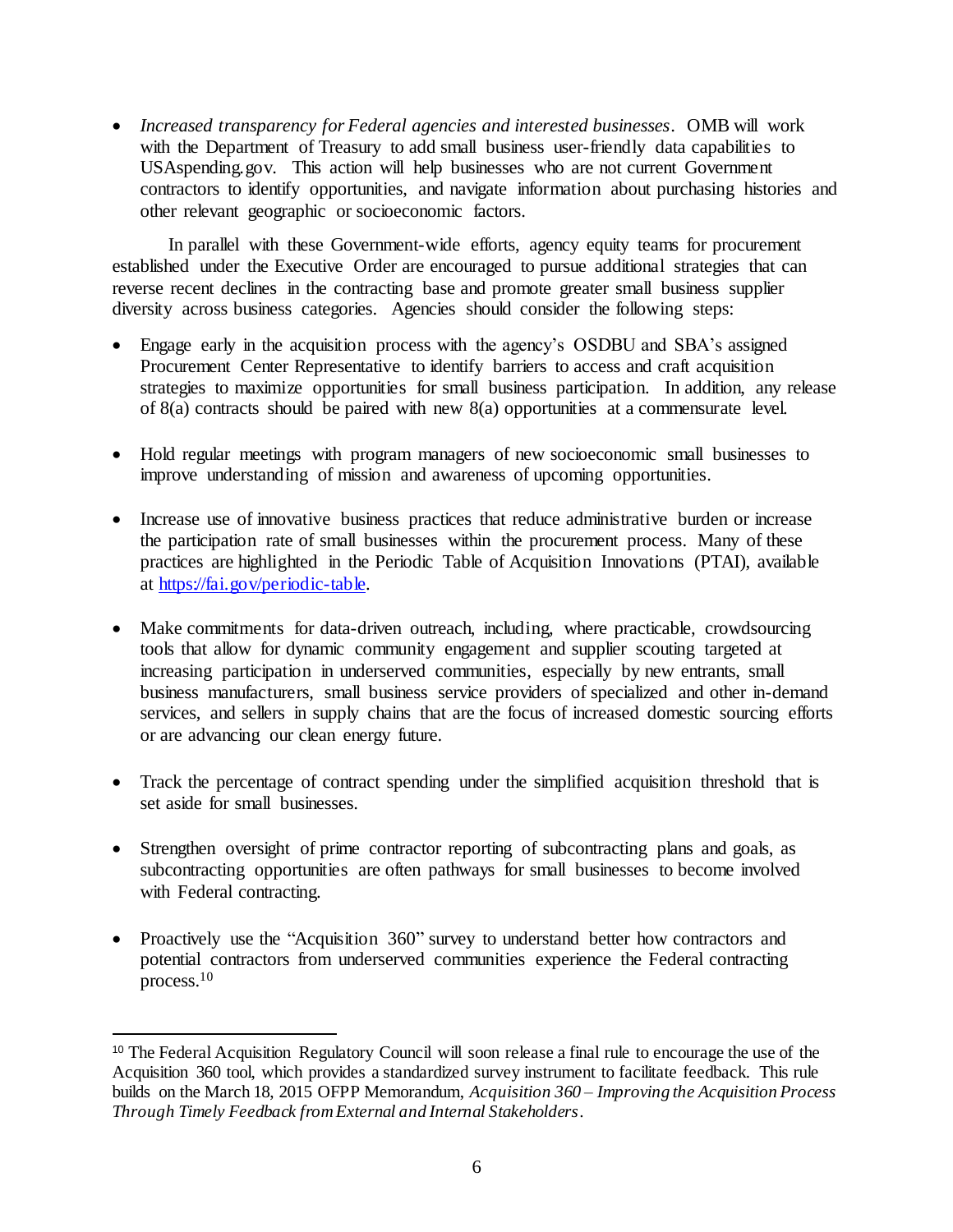## **4. Include the achievement of small business contracting goals as a part of the performance plans for key Senior Executive Service (SES) officials.**

 Advancing equity for socioeconomic small businesses will require focused attention, proactive engagement, and follow-through by the agency's senior leadership. A decade ago, achievement of small business contracting goals was added to the performance plans of many agency SES program officials responsible for procurement. This strengthening of accountability began a decade-long record of meeting small business contracting goals.<sup>11</sup> However, some plans did not specifically focus on particular socioeconomic small business goals. And application was uneven for program officials who can play a significant role in deciding the extent to which work for their agency is set aside for socioeconomic small businesses.

 Agencies are expected to include progress towards achievement of each of the socioeconomic small business goals, including the heightened SDB goal negotiated with SBA, as evaluation criteria in all performance plans for SES managers that oversee the acquisition workforce or agency programs supported by contractors. These managers include the agency's CAO, SPE, OSDBU directors, and heads of contracting activities, as well as SES program officials who participate in planning acquisitions or selecting contractors to support their projects. In order for changes to maximally affect FY 2022 socioeconomic small business goal achievement, agencies should take any necessary actions by January 10, 2022.

#### **5. Ensure agency small business contracting offices have access to senior leadership.**

 The Small Business Act requires that each Federal agency with procurement powers maintain an Office of Small and Disadvantaged Business Utilization to advocate for small businesses in procurement and contracting processes. These offices play an important role in advancing equity by, among other things: working with agency acquisition officials to increase the probability of participation by small businesses; assisting small businesses in obtaining payments from an agency (or prime contractor) with which they have contracted; and providing the agency's CAO and SPE with advice and comments on acquisition strategies, market research, and other actions to expand access to the agency's supplier base.

Section  $15(k)(3)$  of the Act requires that OSDBU directors generally be responsible only to and report directly to agency heads or their deputies. Implementation of this requirement is uneven across agencies, however. Sufficient access to senior agency leadership is necessary to ensure that Federal small business contracting goals are core to each department's mission and to facilitate effective collaboration with CAOs, SPEs, and senior accountable officials for category management.

<sup>&</sup>lt;sup>11</sup> In the National Defense Authorization Act for FY 2013, Congress required agencies to take steps to ensure that members of the SES responsible for acquisition and other members of the SES, as appropriate, "assume responsibility for the agency's success in achieving each of the small business prime contracting and subcontracting goals and percentages by (1) promoting a climate or environment that is responsive to small business concerns; (2) communicating the importance of achieving the agency's small business contracting goals; and (3) encouraging small business awareness, outreach, and support." Pub. Law No. 112-239, 126 Stat. 2076, sec. 1633(b), 15 U.S.C. § 631 note.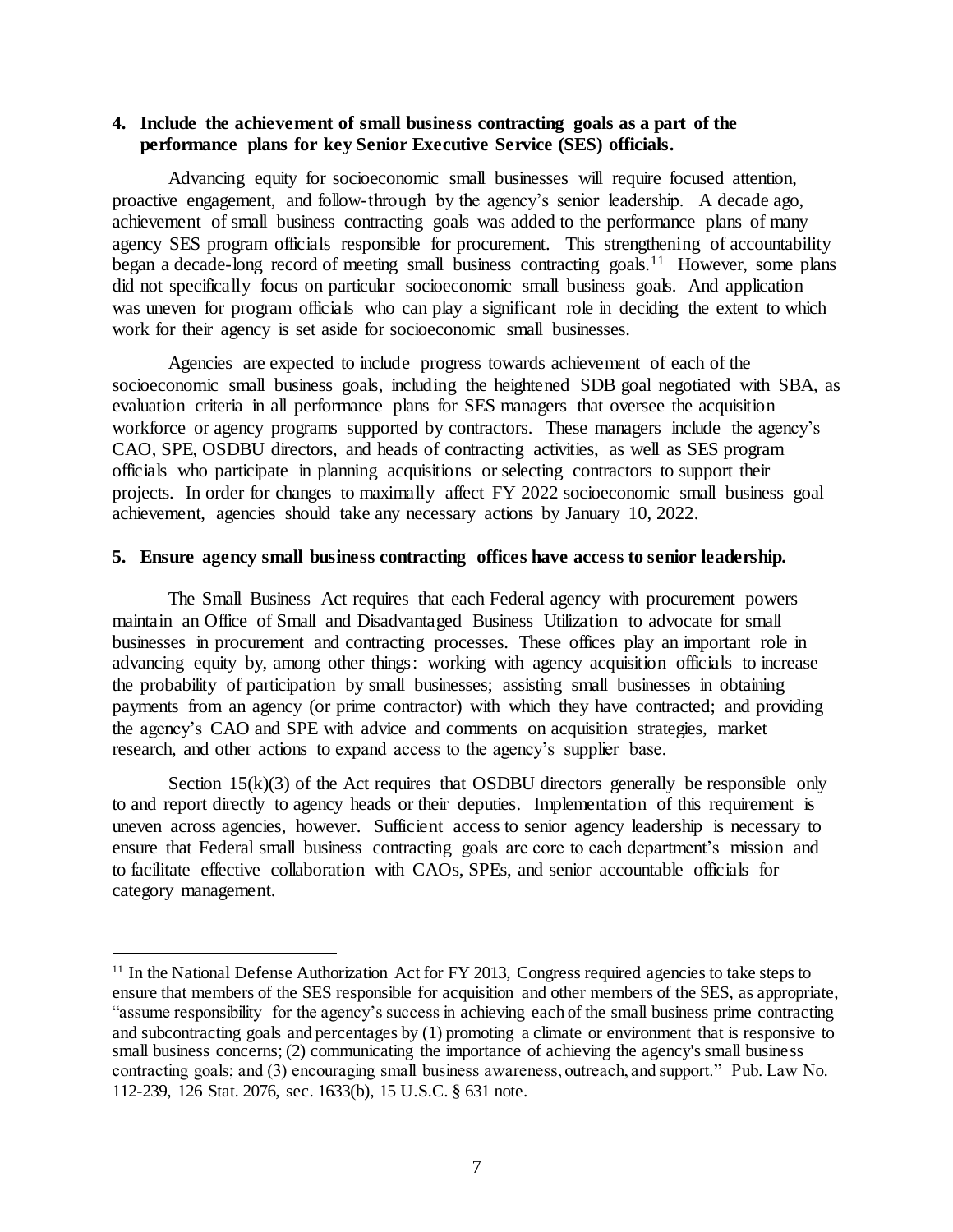By January 10, 2022, CFO Act agencies<sup>12</sup> shall report to the SBA Administrator and OMB's Deputy Director for Management whether they currently meet the requirements of section 15 $(k)(3)$ . To the extent OSDBUs lack the access specified in section 15 $(k)(3)$ , the response should include a plan on how and when the agency will come into compliance during FY 2022. Reports should be sent to [section15k@sba.gov](mailto:section15k@sba.gov) and [MBX.OMB.OFPPv2@OMB.eop.gov.](mailto:MBX.OMB.OFPPv2@OMB.eop.gov) 

### **Related Actions**

 In assessing procurement barriers pursuant to direction in section 5 of the Executive Order, agencies have identified challenges facing socioeconomic small businesses as well as other underserved communities, including individuals who are blind or have severe disabilities, Historically Black Colleges and Universities and other Minority-Serving Institutions, and Tribal Colleges and Universities.<sup>13</sup> The guidance in this memorandum is intended to inform and complement the actions agencies are considering for the underserved communities in their Equity Plans required by the Executive Order. OMB will consider additional management actions to advance equity in procurement based on these ongoing efforts.

 Questions regarding this management guidance may be sent to [MBX.OMB.OFPPv2@OMB.eop.gov.](mailto:MBX.OMB.OFPPv2@OMB.eop.gov) 

Attachment

 $\ddot{\phantom{a}}$ <sup>12</sup> 31 USC § 901.

<sup>&</sup>lt;sup>12</sup> 31 USC  $\S$  901.<br><sup>13</sup> Under section 2 of the Executive Order, the term "underserved communities" refers to "populations sharing a particular characteristic, as well as geographic communities, that have been systematically denied a full opportunity to participate in aspects of economic, social, and civic life."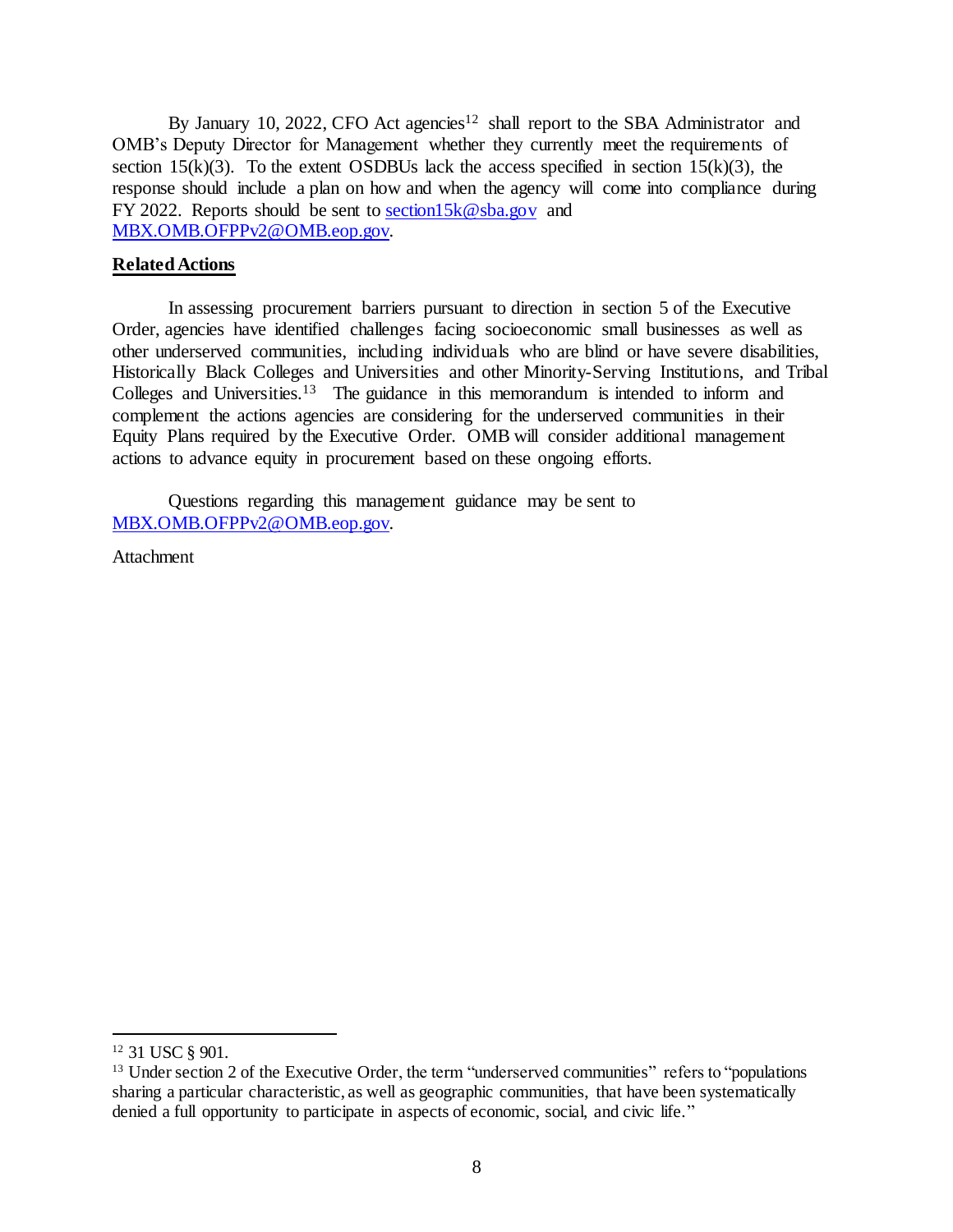### M-19-13 (Revisions)

 $\ddot{\phantom{a}}$ 

 SUBJECT: Category Management: Making Smarter Use of Common Contract Solutions and **Practices** 

 OMB Memorandum M-19-13 provides guidance on the use of category management— that is, the practice of buying common goods and services as an organized enterprise in order to improve the efficiency and effectiveness of acquisition activities—while meeting small business goals and other socioeconomic requirements. To achieve a stronger and clearer alignment between category management stewardship principles and small business contracting, agencies shall implement Memorandum M-19-13 as modified by the following revisions and clarifications:

## **Section 1. Annual establishment of category management goals and plans.**

 Agencies shall continue to develop strategic plans for category management informed by market intelligence, as provided in section 1, subject to the following changes and clarifications.

 a. *SUM Credit*. OMB will continue to use the three-tier system reflected in M-19-1314 to measure agency progress in implementing category management principals. However, OMB will no longer measure reductions in unmanaged (Tier 0) spend and instead will focus on increasing SUM.

 In addition, OMB has modified how credit is provided to agencies under their category management plans in order to maximize awards to socioeconomic small businesses. Beginning in FY 2022 (retroactive to October 1, 2021), agencies will receive automatic Tier 2 SUM credit towards agency category management goals for all awards made to certified and self-certified socioeconomic small businesses. For purposes of this category management guidance, "socioeconomic small business" refers to 8(a) and other small small businesses, and small businesses working in HUBZones. This credit will be tracked under a new Tier 2-Socioeconomic Small Business (SB) designation. disadvantaged businesses, women-owned small businesses, service-disabled veteran-owned

 Agencies shall continue to receive Tier 1 SUM credit for spending awarded to a small business contractor other than a socioeconomic small business, including under smaller decentralized set-aside contracts, if that award is designed to achieve small business goals and is conducted pursuant to a comprehensive, organized, agency-level strategy, as approved

<sup>&</sup>lt;sup>14</sup> SUM includes all contract spending that falls under any of three tiers, each of which is defined based on certain category management principles of stewardship. Tier 1 is agency-wide spending with strong contract management practices. Tier 2 is procurement spending via Government-wide or multi-agency contract vehicles that reflect strong management practices, including data and information sharing across agencies and use of cross-agency metrics. Tier 3 is procurement spending via Government-wide contract vehicles that meet additional "Best in Class" standards for management and stewardship.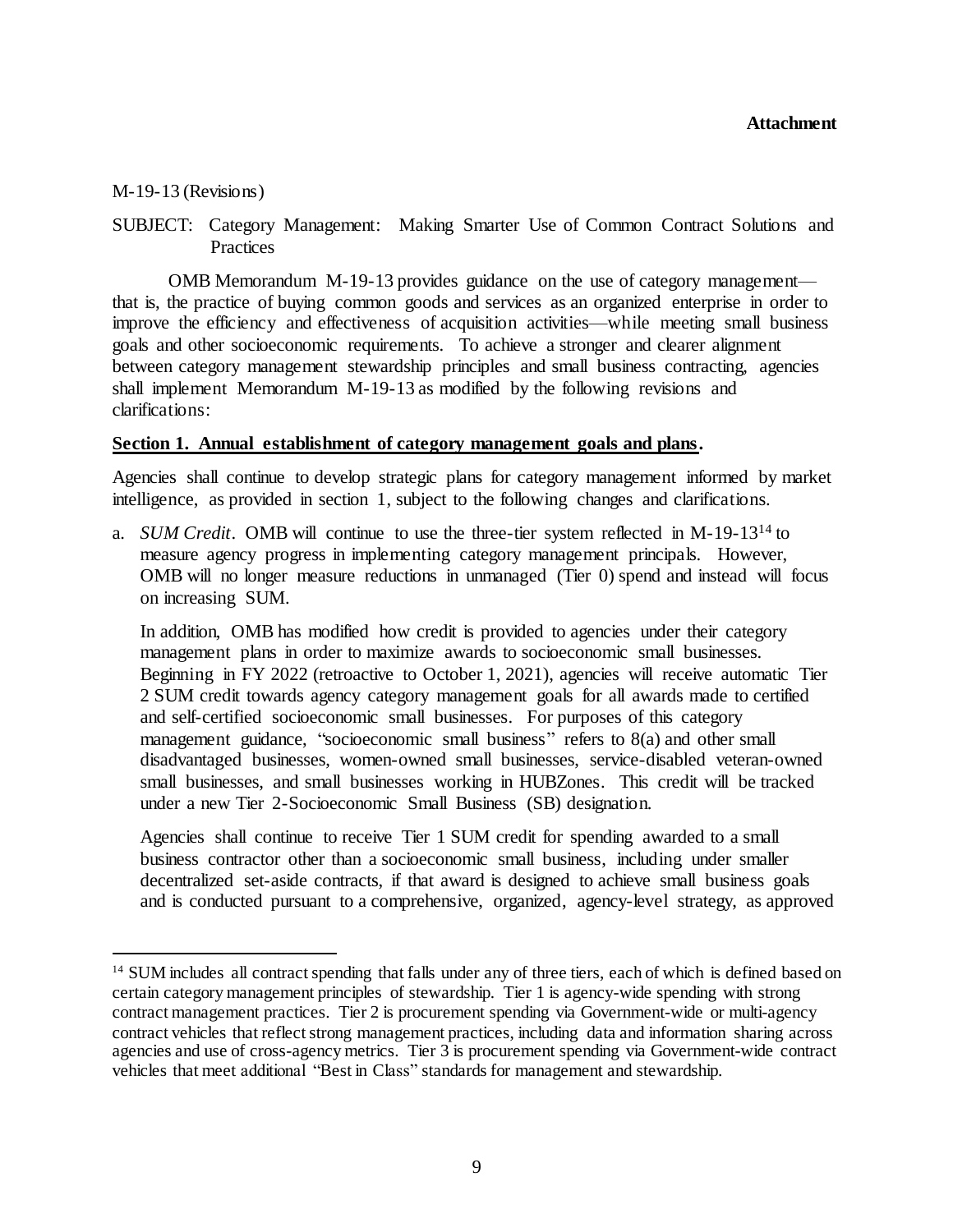by the agency after consultation with OMB. Agencies are not required to address plans for awards to socioeconomic small businesses, as credit will be automatically provided.<sup>15</sup>

 Tier 2-SB SUM is designed to empower agencies to take full advantage of the best strategies for reaching underserved small business communities. In some cases, this will involve using into the agency's supplier base, helping to broaden the cache and resiliency of those businesses. In other cases, it will involve awarding small decentralized contracts or medium or large set-aside vehicles to create diversity by doing business with entities that are new or recent additions to the Federal market. Tier 2-SB SUM credit will be provided automatically regardless of the vehicle used to reach the socioeconomic small business. existing Government-wide contracts to bring established socioeconomic small businesses

 b. *Plan submission and execution*. When submitting plans to OMB, the SAO should be prepared to discuss with OMB's OFPP and SBA's Office of Government Contracting and Business Development (GCBD) any efforts by the acquisition policy and OSDBU offices to use the new Tier 2-SB SUM credit to increase the participation of underserved communities while upholding the principles of category management stewardship. The SAO is encouraged to share any promising strategies and identify areas where further guidance, data analytics, and/or training (either at the agency or government-wide level) may be needed.

In executing plans, SAOs, CAOs, SPEs, and OSDBUs shall ensure the following:

- The achievement of socioeconomic and other small business goals shall be  **prioritized over achievement of category management goals if the achievement of both goals is not possible.** Agencies remain fully responsible for meeting and exceeding their small business and socioeconomic small business contracting goals. Steady focus on these goals is a key to advancing equity.
- The achievement of socioeconomic and other small business goals shall be  **prioritized over achievement of Best in Class (BIC) contract goals if achievement of both goals is not possible.** BIC contracts shall not be used where doing so might imperil the agency's ability to meet and exceed its socioeconomic small business contracting goals, or might threaten growth of the agency's small business supplier base. BIC contracts are held by high-performing and seasoned contractors, including more than 2,000 well-established socioeconomic small businesses. Each agency should carefully consider where these sources can provide benefit if they are not already included in the agency's supplier base. At the same time, agencies must recognize that BIC contractors represent only a small fraction of the total number of small business contractors who do business with the Government. Also, BICs are generally designed for more seasoned contractors and therefore are not easily accessed by new and recent entrants. For these reasons, agencies must actively balance any consideration of BICs with other contracting strategies, including set-aside contracts, that can help the agency increase diversity within the agency's supplier base.

<sup>&</sup>lt;sup>15</sup> The same caveat applies to references to decentralized set-aside contracts in Attachments 3 and 4.